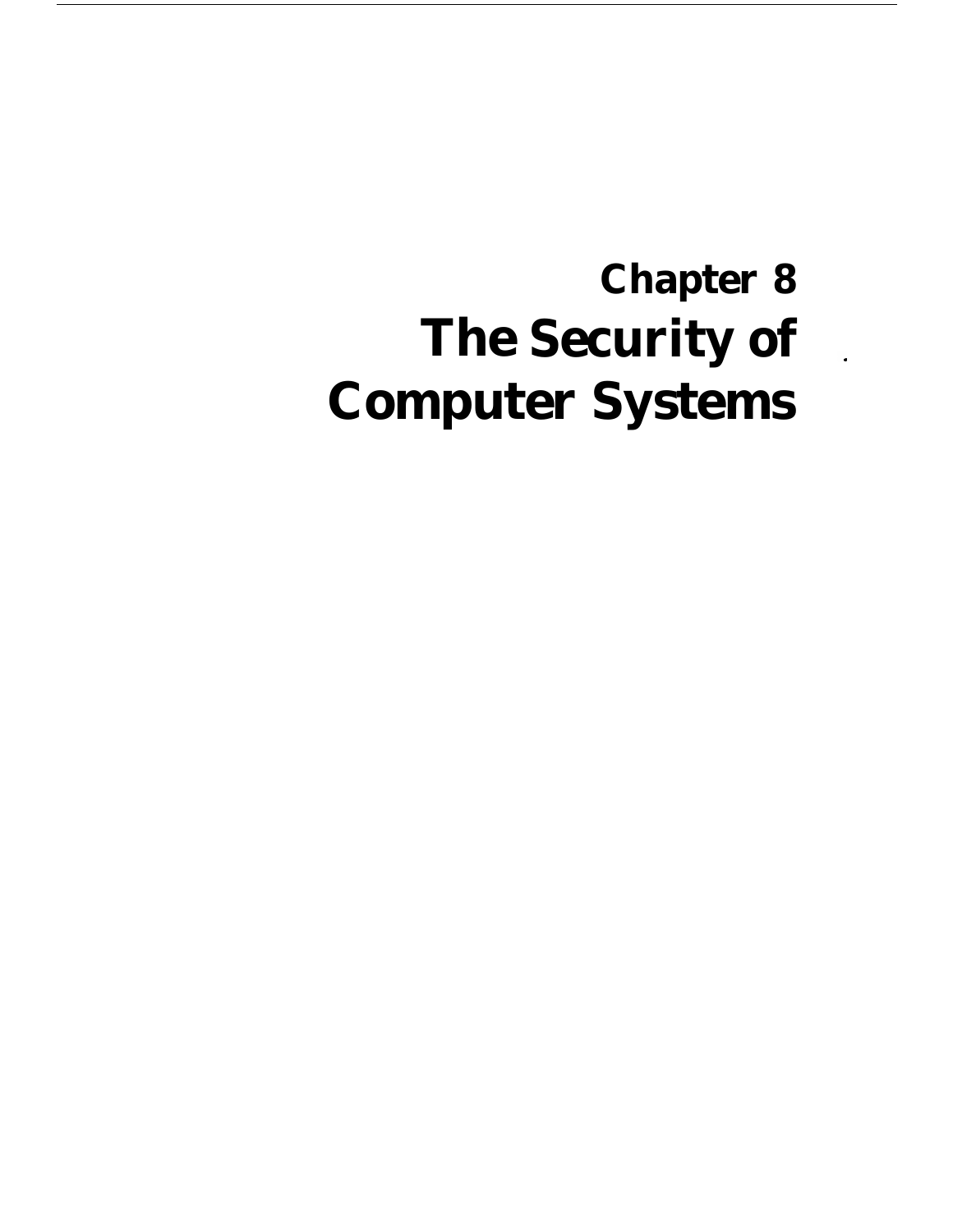### **Contents**

 $\ddot{\phantom{a}}$ 

| <b>Concern and Need:</b> **** **** *a. * * ,****e* $m***e$ **q****** <sub>*</sub> * 81 |  |
|----------------------------------------------------------------------------------------|--|
| The Technology of Security $e^{***.****.*.**.*.*.***.****.**********}$ 82              |  |
|                                                                                        |  |
|                                                                                        |  |
| Protection of Vital Domestic Information Systems  85                                   |  |

 $\bullet$ 

 $\overline{\phantom{a}}$  $\overline{\phantom{0}}$ 

 $\bar{\mathbf{v}}$ 

 $\hat{\textbf{z}}$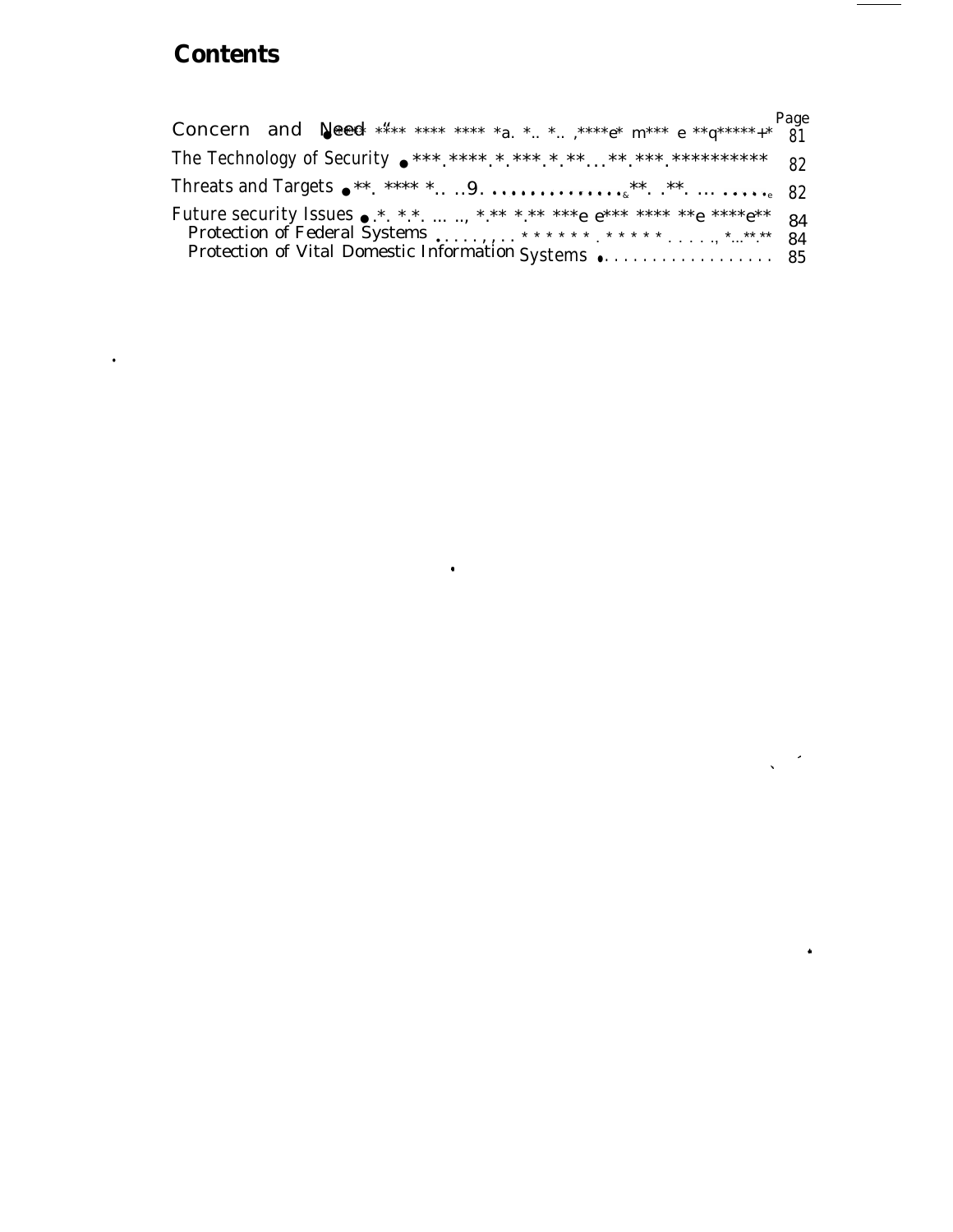## **Chapter 8 The Security of Computer Systems**

## **Concern and Need**

The security of computer systems, particularly those operated by the Federal Government, has increasingly concerned Congress. Hearings have been held, studies have been published by the General Accounting Office, and legislation has been intraduced, ' all addressing the problem of meeting threats to Federal data installations.

Security concerns have also appeared in congressional reaction to proposals for new advanced information systems by Federal agencies, such as the proposed Social Security system, the Tax Accounting System of the Internal Revenue Service, and the upgrading of the National Crime Information Center (NCIC) system of the Federal Bureau of Investigation. All of these proposals have been scrutinized carefully by congressional committees, with particular emphasis on the security of the systems.

Similar concerns have also been expressed by the executive branch. Presidential Directive 24, published in February 1979, established policy for the security of Federal communications and assigned responsibility for the protection of nonmilitary but sensitive Government communications. This directive was motivated by a concern for national security, that is, the potential value of intercepted communications to an enemy.

In a 1978 memorandum,' the Office of Management and Budget directed all Fed-

— .

eral agencies to pay attention to the security of their data processing operations. The memorandum required the agencies to conduct risk analyses of the threats and vulnerabilities of their systems and to develop appropriate security plans.

The National Bureau of Standards, under authorization by the Brooks  $Act<sub>1</sub><sup>3</sup>$  is continuing to develop guidelines and standards in all areas of computer security for use by Federal agencies. The first standard to emerge from this effort is the Data Encryption\* Standard for protecting data communications. Its adoption may present difficulties because of the rapidly changing technology and the extraordinarily wide range of types and uses of Federal information systems that would have to be covered.

In the domestic sector, the security problem is growing in importance due to several trends:

- The rapidly increasing quantity of computerized data stored and transmitted over communication networks.
- The increasing value of the data, both as a marketable commodity and as representative of value, for example, as in an electronic funds transfer or an automated stock exchange transaction.
- As has been pointed out, an increasing quantity of personal information is being collected, stored, and transmitted. The security needs of electronic mail or of the NCIC system are motivated, in part, by privacy concerns.

<sup>&#</sup>x27;See S. 2J0 (and H.R. 6192), 96th Cong., "Federal Computer Systems Protection Act of 1979, " to prohibit the use, for fraudulent or other illegal purposes, of any computer owned or operated in interstate commerce or by the Federal Government or any financial institution.

<sup>&</sup>lt;sup>2</sup>Office of Management and Budget; circular A-71, "Responsibilities for the Administration and Management of Automatic Data Processing Activities, " transmittal mem-

orandum No. 1, "Security of Federal Automated Information Systems, " 1978.

<sup>&#</sup>x27;Public Law 89-306.

<sup>\*</sup>**Encryption** is the coding of a message so it is only understandable to a receiver who knows the secret decoding procedure.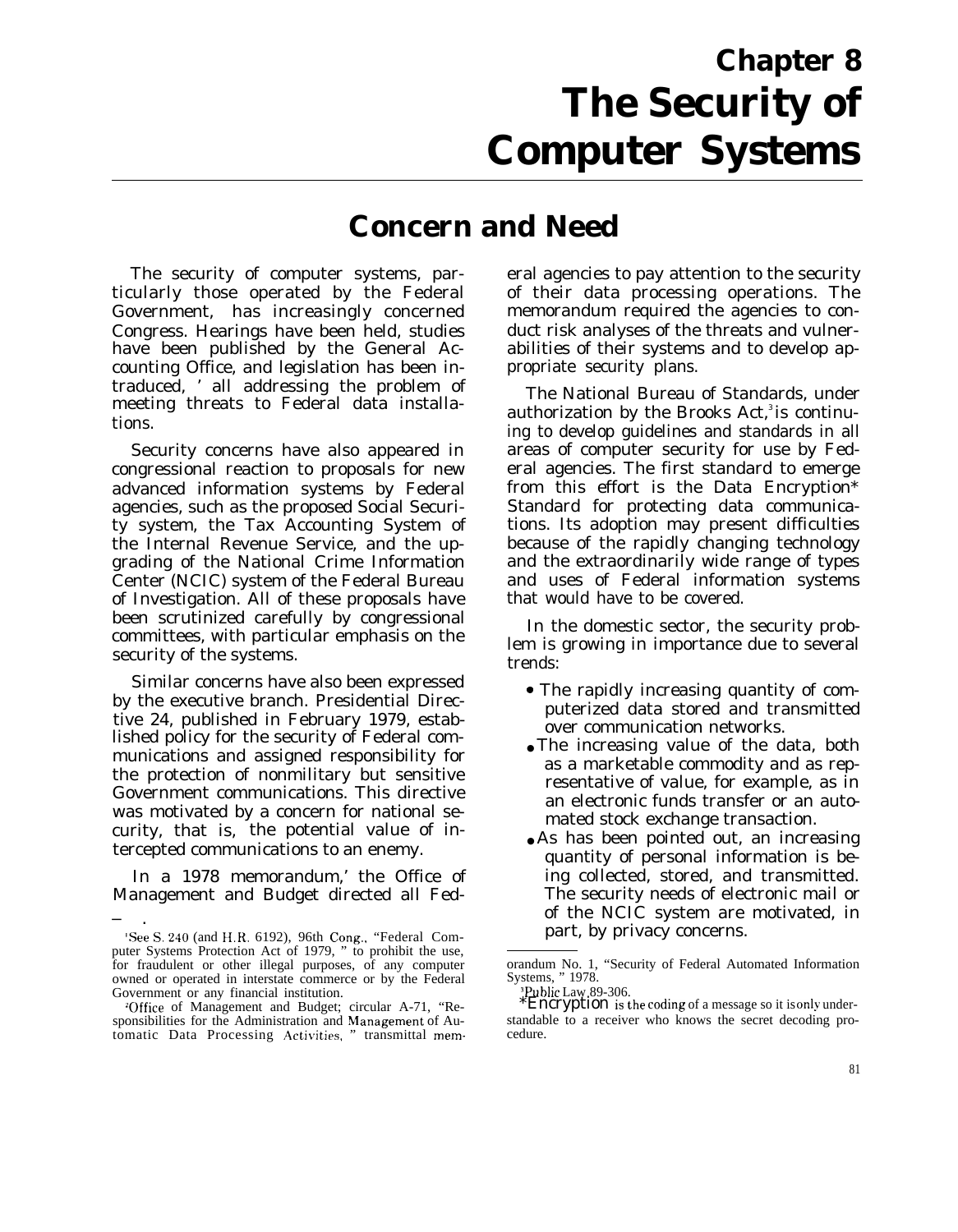coming more dependent on the reliable, and partment store, the air traffic control<br>secure functioning of the supporting system, or all the teller stations in a secure functioning of the supporting computer system. A computer failure bank.

• An organization's operations are be-<br>coming more dependent on the reliable, and partment store, the air traffic control

### **The Technology of Security**

There is a blend of optimism and pessimism in the computer technology community about the future of computer security problems. On the one side, experts correctly point out that the technology of securing computer systems is improving steadily (see ch. 13). They also maintain that computerized systems, even if not perfectly secure, are often far more secure than the manual systems they replaced.

On the other side two main arguments are advanced. First, since security has not been historically a high-priority goal in the design of information systems, the existence of security technology does not necessarily guarantee its proper application. Security hardware and software are often added as an

afterthought rather than integrated into the system from the beginning. Most designers have not been trained to build security into the systems they assemble, since security features can increase the initial cost and operating overhead, and may be burdensome to manage.

The second objection is that advances in the technology of protection may not be adequate to deal with the complex systems now being built. In particular, the present trend towards linking computers into networks that use new communication services, which vastly increases the overall complexity of the resulting systems, presents new and difficult challenges to the designer attempting to build a secure system.

#### **Threats and Targets**

Analysts view the security problem in several parts. *Threats* are the possible actions of outside forces that may compromise a system. *Targets* are those points within the system against which an attack may be mounted. Assets are the resources of the system (information, money, goods) that may be lost.

Because of the trends cited, threats against computer systems appear to be on the increase. The transfer of funds electronically is only one case in which the information processed is assuming a significant tangible value. Electronic mail and future systems for trading commodities and securities will also tempt criminals. As the society grows more information oriented, the risk of theft will increase along with the potential payoff for its success. In response, a number of computer scientists have focused their attention on computer security.<sup>45</sup>

Computer crime analysts note a number of types of threats:

- $\bullet$ theft;
- $\bullet$ sabotage;
- data alteration (i.e., in a credit file);
- blackmail;
- extortion;
- corporate espionage;
- system failure;
- service interruption;

<sup>&#</sup>x27;Lance J. Hoffman, *Modern Methods for Computer Secu-* $$ 

<sup>&#</sup>x27;Dorm B. Parker and Susan N. Nycum, *Computer Abuse and Con trol Study* (Menlo Park, Calif.: SRI International, March 1979).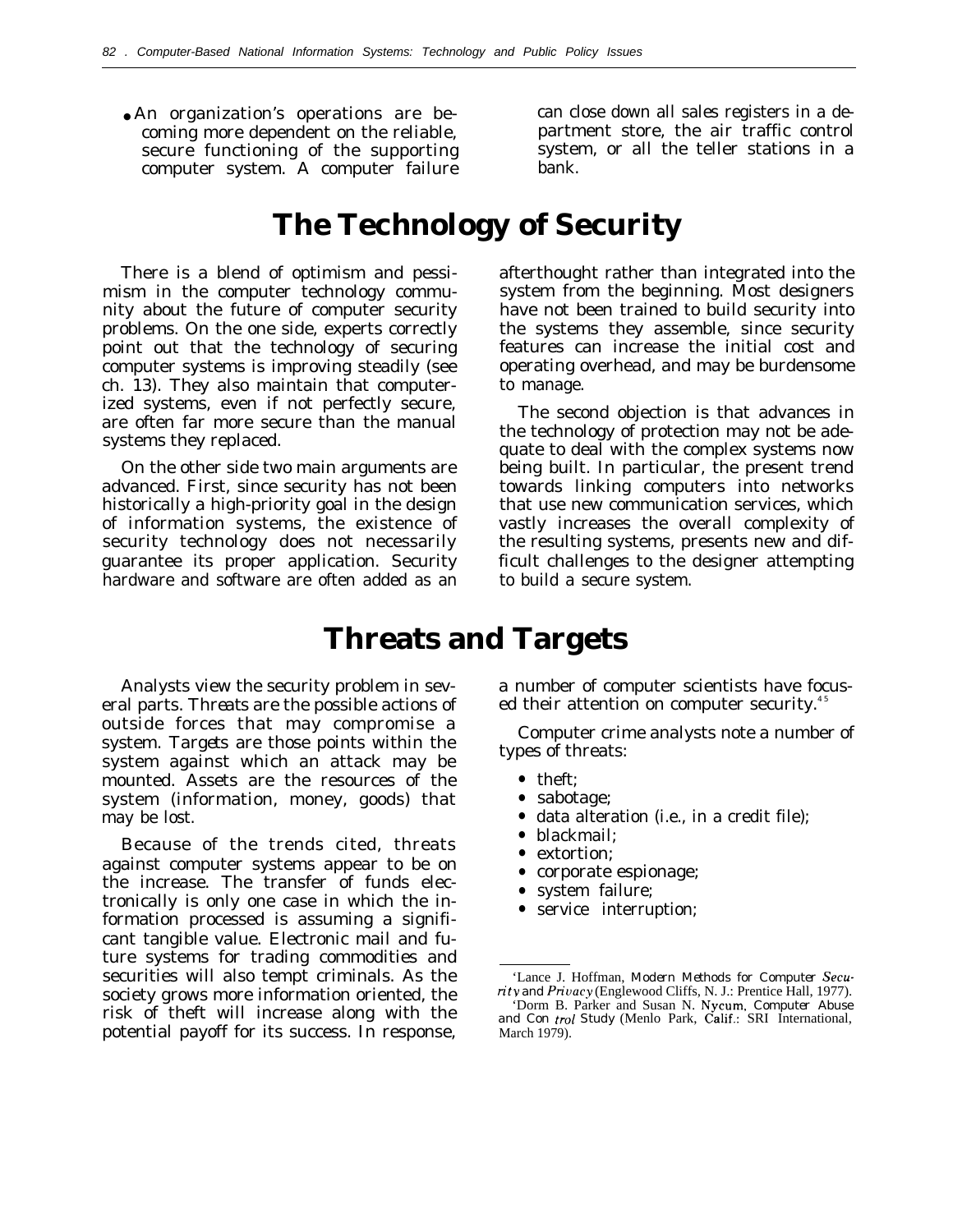- natural hazards (e. g., volcanic eruption, flood); and
- unauthorized disclosure.

Computer literacy is growing and with it a proportionate number of people sufficiently knowledgeable to compromise a computer system. In addition, access to low-cost personal computing systems may provide such criminals with more sophisticated tools. At least one such attack has already been made on the telephone system with the aid of a small in-home computer system. Recently, newspapers reported the alleged use of a small computer by high school students to break into the data banks of several Canadian corporations.'

Certain social conditions may increase the threats to computer-based systems. A period of stagnation coupled with high inflation could create economic pressures that might lead to an increase in white-collar insider crime. In addition, some social and political scientists see the possibility of an increase in domestic terrorist activit y.<sup>7</sup> Foreign experience has shown that such activity is often directed against computer and communication systems, which the perpetrators assume, often rightly, to be at the heart of organizational operations.

Forewarnings such as these, although based on expert opinion, are at best speculative. Nevertheless, security plans must be developed against potentialities, not just certainties. Thus, the possibility that an increase in certain social pressures could lead to economic and sabotage threats against the coming decade's complex information systems is a significant factor in any security analysis.

While threats to information systems and the potential losses from attacks are clearly increasing, the vulnerability of systems to successful attack is changing in character.

In some cases it is improving, in others worsening.

The vulnerability of the system software to intrusion should decrease as operating systems are designed with security as a principal goal. They can be expected to be more immune to compromise than those currently available. Data communication will be better protected, both by its changing basic technology and by the incorporation of cryptographic protection. The language used to query the data base will be designed to more easily isolate users from data that they are not authorized to use. Thus, in the future virtually every component of an information system will have better security technology designed into it.

New vulnerability problems, however, will arise at the level of the overall system. As a system becomes larger and more complex, so do the managerial and technical problems of securing it at a system level. The trend toward linking a large number of computer systems together to be used for diverse applications by many persons, scattered geographically, poses system design and management problems that are orders of magnitude larger than those faced in the design of previous generations of information systems. It will be difficult to assess the vulnerability of such complicated systems to accidental or deliberate misuse or failure. Detecting that an untoward incident has occurred would be even more difficult in such systems because of the high volume of work that flows through them and the lack in many systems of full transaction logs.

Although the individual communication links may be more secure (say through encryption), data communication adds its own problems when integrated into information systems. A network of computers that links together individual computer systems over telecommunication lines has numerous points that need to be protected in an environment where failure or penetration at any point compromises the entire system. In addition, such systems are deliberately designed to distribute access, to make it easier

<sup>—</sup> — "The Great Dalton School Computer Tie-In Mystery," ,1'e{<+ *}'{)rk Times,* tJul\ 7, 1980, p. 2, CO1. 1.

<sup>&#</sup>x27;Donn B. Parker, "The Potential F; ffects of Electronic Funds Transfer on National Security, " Proceedings of the *b*'ifthInternationalConference onComputer  $\ell$ em m unication, October1980, pp. 4'70-476.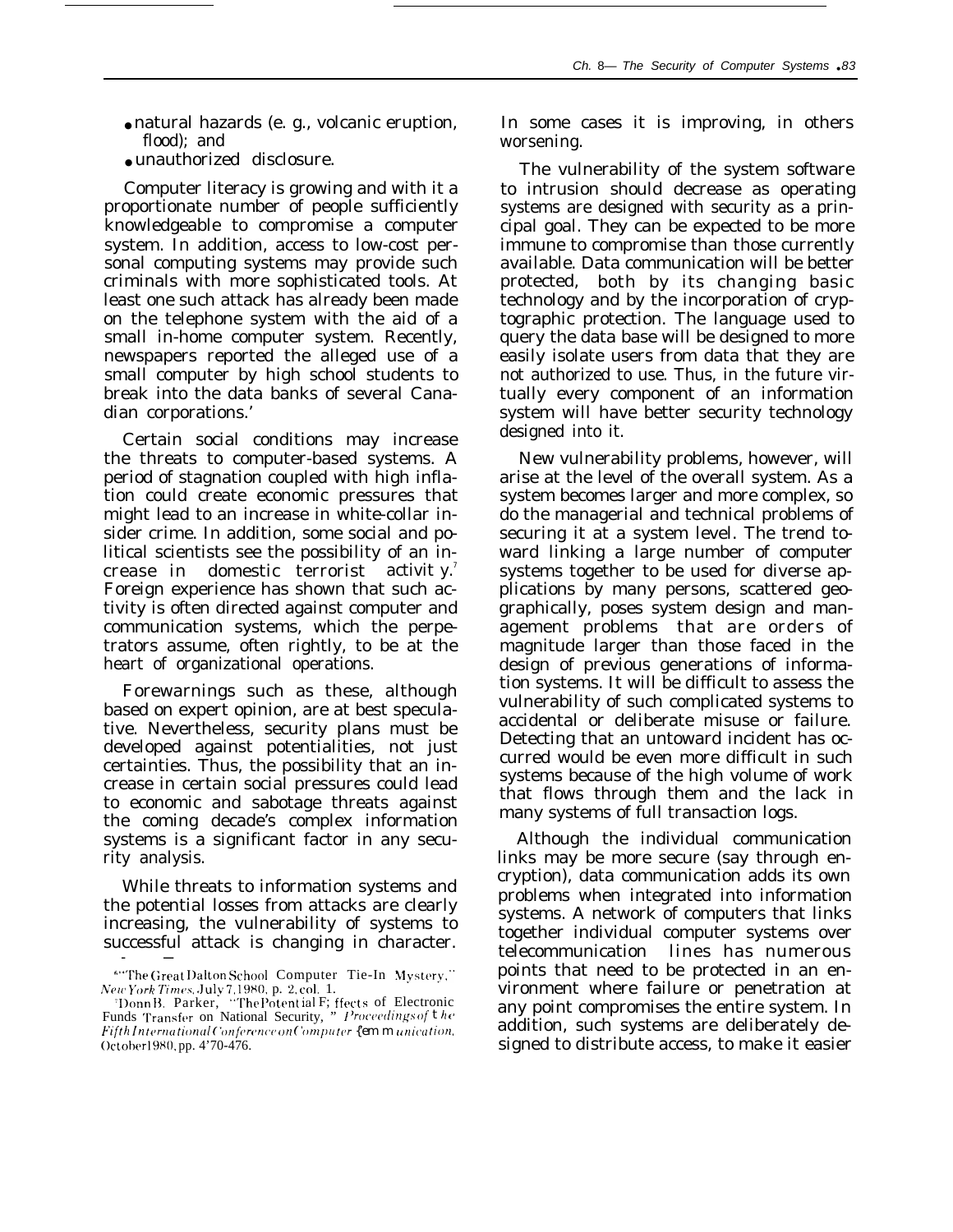for users to get at the system, and to decentralize administrative control of the data processing. Consequently, security management—setting up and overseeing administrative and personnel controls—becomes more difficult, both because of the increased number of persons with direct access to the system and because of the geographical dispersion of the organizations involved.

Problems of overlapping or inadequate authority can complicate attempts to control a system's security. This would be the case, for example, with a Federal system that links with State systems, because different nodes in the system would have different rules, practices, and assignments for system security. Yet to be most effective, controls over data access, usage, and security must be applied uniformly over an entire system. A private industry information system that linked together data processing nodes under different authorities would face similar problems.

The problems of controlling access in a widely distributed data network are exemplified by NCIC. (They are discussed in detail in OTA's NCIC assessment, in progress.)

### **Future Security Issues**

Among the several difficult issues involving computer security that are likely to confront Congress over the next decade, the following appear to be the most significant.

#### Protection of Federal Systems

Federal information systems control the disbursement of an enormous amount of money. The Social Security system itself disburses over \$1.5 billion per week. Other Federal systems contain information that could be used directly or indirectly to make profitable financial decisions, e.g., information concerning Federal monetary policy, commodity markets, energy resource estimates, and the like. Still others contain sensitive information relating to personal privacy or national security. All would be highly attractive to theft, manipulation, or eavesdropping.

There are many potential victims of security failures. Taxpayers would suffer the losses from a fraudulent drain on the Federal Treasury. Other types of attacks, for example on social service systems, could create severe hardship for individuals dependent on those programs. In an extreme case, the national security could be threatened, not only by attacks on military and diplomatic computers but also by assaults on such major

domestic activities as the air traffic control system or the computer-controlled national electric power distribution grid, whose disruption could create significant social turmoil. Electronic mail service or an electronic funds transfer network would be similarly vulnerable.

Theft, eavesdropping, and sabotage are not the only threats to Federal computer systems that Congress will need to consider. A more subtle threat is a system's potential diversion by the bureaucracy from its intended use. This issue is raised in OTA's NCIC assessment. Expressing similar concern in a different area, Congress has imposed criminal sanctions for bureaucratic violations of the Privacy Act of 1974.<sup>8</sup>

The technology currently available is not very useful for securing a system against this type of bureaucratic abuse, although the researchers in the field of electronic data processing auditing are looking at related problems. Many abuses do not involve violations of the computational procedures within the computer system, but rather represent misuse of the data once it is out of the system. Thus, the most effective controls

<sup>&#</sup>x27;Public Law 93-579.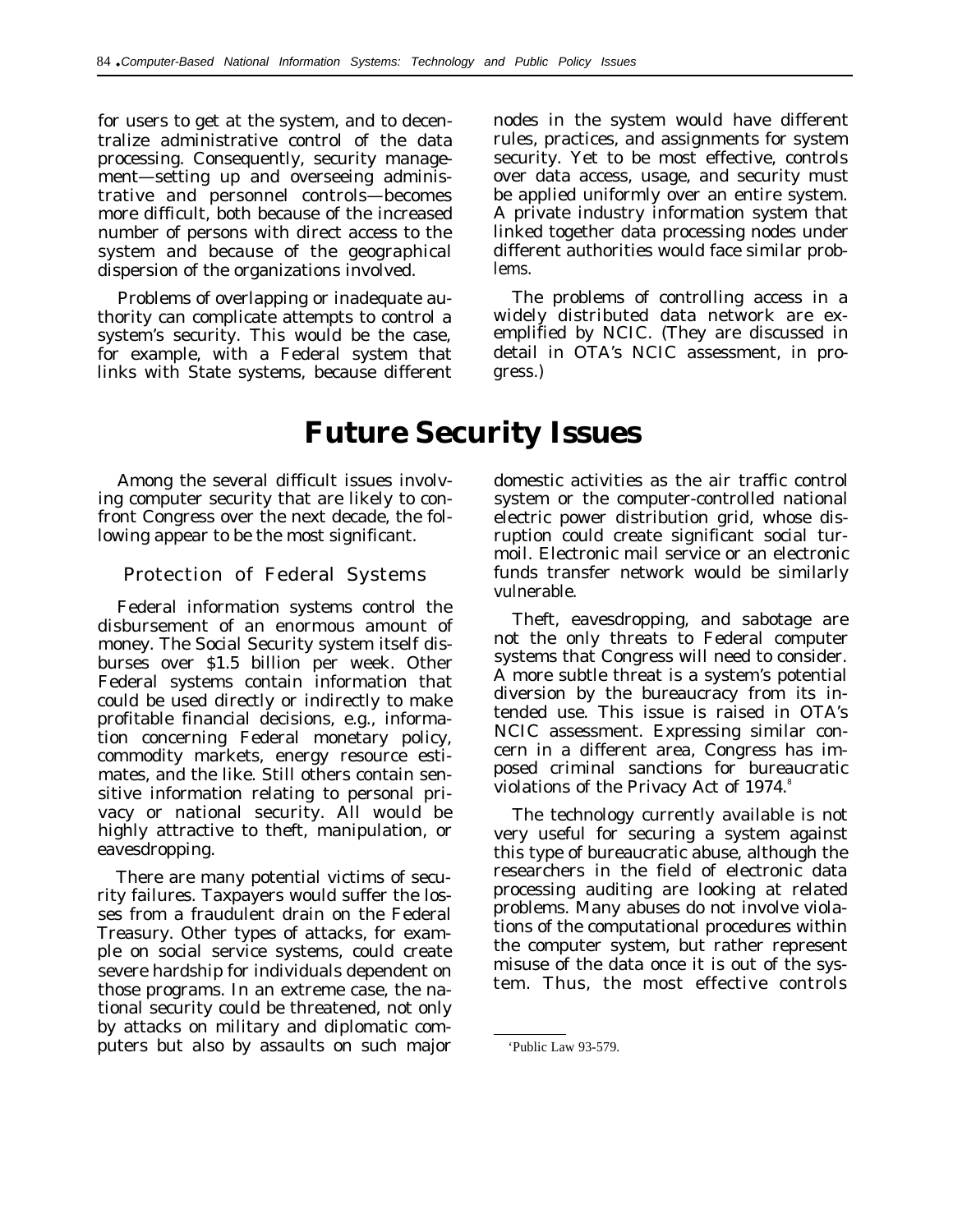against bureaucratic abuse for now will likely be in the areas of policy, personnel, and management, rather than technical. Strong criminal sanctions for misusing a system may also have a deterrent effect.

As the Government continues to automate, problems of bureaucratic accountability and the responsibility for oversight will confront Congress with the need to better understand and more closely monitor the use of large Federal information systems.

#### Protection of Vital Domestic Information Systems

There are a number of national interests that will cause Congress to become concerned about the security of major nonfederal national information systems.

Regulations regarding the flow of personal information are proliferating in nations around the world. To date, most laws concern the transfer of personal information and stem from national privacy laws. However, there seems to be a distinct trend toward the extension of these laws to organizations, which are designated as "legal persons "and thus included under privacy laws designed to protect personal data. There is also a growing concern expressed by some nations, particularly those in the Third World, that information originating within their borders is a national resource over which they want to maintain control.  $10$ 

These trends may create additional fears about the security of networked systems that communicate beyond their boundaries. The relatively mild wording about security in current privacy legislation could reappear in much more stringent form in new legislation.

There is also a Federal responsibility for certain information systems that although privately operated, are fundamental to social well-being. The security and reliability of automated systems for nationwide bank check clearing, for a national stock exchange, and for computer-based commodity trading, for example, would all be under the purview of Congress. The vulnerability of such systems is of governmental concern because of the harm that a major system failure could cause to the Nation's economy and to its citizens.

The continuing evaluation of the privacy issue will undoubtedly lead to more stringent security provisions consistent with the evolution toward more communicationbased computer systems.

If there is in fact a growing commercial market in personal data, an illicit traffic in stolen information could develop, thus increasing the threat of piracy of personal data from these systems. This would call for tougher and more specific standards for their security.

The Federal Government, due to its traditional concern for the protection of military and diplomatic communications, has a high degree of expertise in the field of data security. A good deal of this expertise is either classified or in the hands of highly sensitive organizations such as the National Security Agency. The appropriate role of the Federal Government has not been defined in transferring this knowledge, for supporting computer security in both the public and private sectors, for setting standards, and for certifying security technology.

The lack of such policy definition is visible in the current debate over Government control of cryptographic technology. \*l In this debate, the needs of the private sector for increased communication security, and hence for the existence of a civilian commercial cryptographic capability, are set against the

<sup>&</sup>lt;sup>9</sup>H. P. Gassman, "Privacy Implications of Transborder Data Flows: Outlook for the 1980s," Computers and Privacy<br>in the Next Decade, L. J. Hoffman, (ed.) (New York: Academic Press, 1980).

<sup>&</sup>lt;sup>10</sup>American Federation of Information Processing Societies, Panel on Transborder Data Flow, Transborder Data Flows, Washington, D.C., 1979.

<sup>.—</sup> — "I )avid Kahn, "('r yptography Goes Public," Foreign Af*fi~ir.s, Y{)]. 5X, N(), 1,* fall 1979, pp. 141-159.